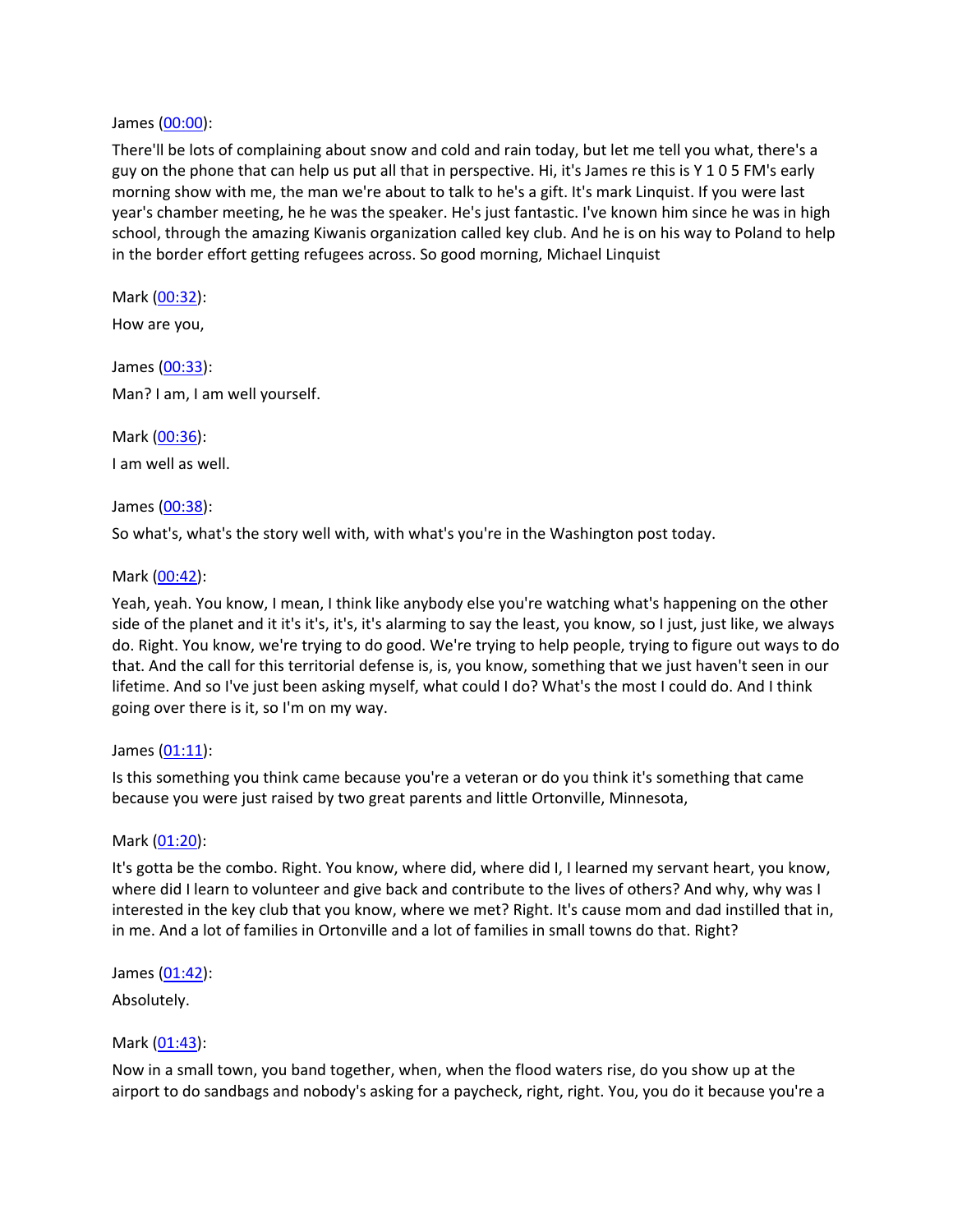part of a community that, and that's what you do. And then of course, through institutions like Kiwanis and ke club and AmeriCorps and the air force, you learn, boy, if you live your life, you know based on your opportunities to serve life is pretty rich.

James [\(02:08](https://www.temi.com/editor/t/ZRdsRKKclzJkHiMBUUIROUEdYtZnMo7JgOKZt8nDvdzuyjsvtEx3FV_tC0plk_SjkR4BCUvfvVDaj_Ussfasi4RhOXU?loadFrom=DocumentDeeplink&ts=128.85)):

What exactly are you gonna do?

Mark [\(02:11\)](https://www.temi.com/editor/t/ZRdsRKKclzJkHiMBUUIROUEdYtZnMo7JgOKZt8nDvdzuyjsvtEx3FV_tC0plk_SjkR4BCUvfvVDaj_Ussfasi4RhOXU?loadFrom=DocumentDeeplink&ts=131.12):

Oh I'm gonna link up with a bunch of veterans over there that are already working at the border and inside of Poland. There's a, you know, huge humanitarian mission where, where they're crossing the border. Like they're, they're still taking five to 10 hours to cross the border. Right. I just heard from a, from an army veteran, a British army veteran who I'm connected with there. And unfortunately two nights ago people had had frozen to death at the border, cuz it was seven below Celia. Oh

James [\(02:39](https://www.temi.com/editor/t/ZRdsRKKclzJkHiMBUUIROUEdYtZnMo7JgOKZt8nDvdzuyjsvtEx3FV_tC0plk_SjkR4BCUvfvVDaj_Ussfasi4RhOXU?loadFrom=DocumentDeeplink&ts=159.25)):

Geez.

Mark [\(02:39\)](https://www.temi.com/editor/t/ZRdsRKKclzJkHiMBUUIROUEdYtZnMo7JgOKZt8nDvdzuyjsvtEx3FV_tC0plk_SjkR4BCUvfvVDaj_Ussfasi4RhOXU?loadFrom=DocumentDeeplink&ts=159.59):

You know, just conducting a basic humanitarian mission at the border. And that's what I'll join. If and when I can assemble a, a team to go try to extract some of these folks out of towns that can't, you know, maybe they can't get out on the rail. For some reason there are teams doing that, then I I'm, I'm gonna join them as soon as possible as well.

James [\(02:59](https://www.temi.com/editor/t/ZRdsRKKclzJkHiMBUUIROUEdYtZnMo7JgOKZt8nDvdzuyjsvtEx3FV_tC0plk_SjkR4BCUvfvVDaj_Ussfasi4RhOXU?loadFrom=DocumentDeeplink&ts=179.12)):

Well, we've heard of people, the veterans in the us that are going over to to join in the fight. Is that part of the plan?

Mark [\(03:05\)](https://www.temi.com/editor/t/ZRdsRKKclzJkHiMBUUIROUEdYtZnMo7JgOKZt8nDvdzuyjsvtEx3FV_tC0plk_SjkR4BCUvfvVDaj_Ussfasi4RhOXU?loadFrom=DocumentDeeplink&ts=185.31):

Yeah. I, I, I submitted my application to the territorial defense. They're saying that you need combat experience to be accepted because they don't want you to be a liability and they, you know, have to train you. Right. so who

James [\(03:14](https://www.temi.com/editor/t/ZRdsRKKclzJkHiMBUUIROUEdYtZnMo7JgOKZt8nDvdzuyjsvtEx3FV_tC0plk_SjkR4BCUvfvVDaj_Ussfasi4RhOXU?loadFrom=DocumentDeeplink&ts=194.92)):

Knows? So, and I, I also understand you have a you have a do, do you have a GoFundMe you're working on?

Mark [\(03:21\)](https://www.temi.com/editor/t/ZRdsRKKclzJkHiMBUUIROUEdYtZnMo7JgOKZt8nDvdzuyjsvtEx3FV_tC0plk_SjkR4BCUvfvVDaj_Ussfasi4RhOXU?loadFrom=DocumentDeeplink&ts=201.65):

Yes. And you know, so there's all kinds of questions with that. Of course, GoFundMe is rightfully vetting all the Ukrainian fundraisers, cuz they need to make sure that they're not funding war fighters.

James [\(03:30](https://www.temi.com/editor/t/ZRdsRKKclzJkHiMBUUIROUEdYtZnMo7JgOKZt8nDvdzuyjsvtEx3FV_tC0plk_SjkR4BCUvfvVDaj_Ussfasi4RhOXU?loadFrom=DocumentDeeplink&ts=210.91)):

Right, right, right.

Mark [\(03:33\)](https://www.temi.com/editor/t/ZRdsRKKclzJkHiMBUUIROUEdYtZnMo7JgOKZt8nDvdzuyjsvtEx3FV_tC0plk_SjkR4BCUvfvVDaj_Ussfasi4RhOXU?loadFrom=DocumentDeeplink&ts=213.09):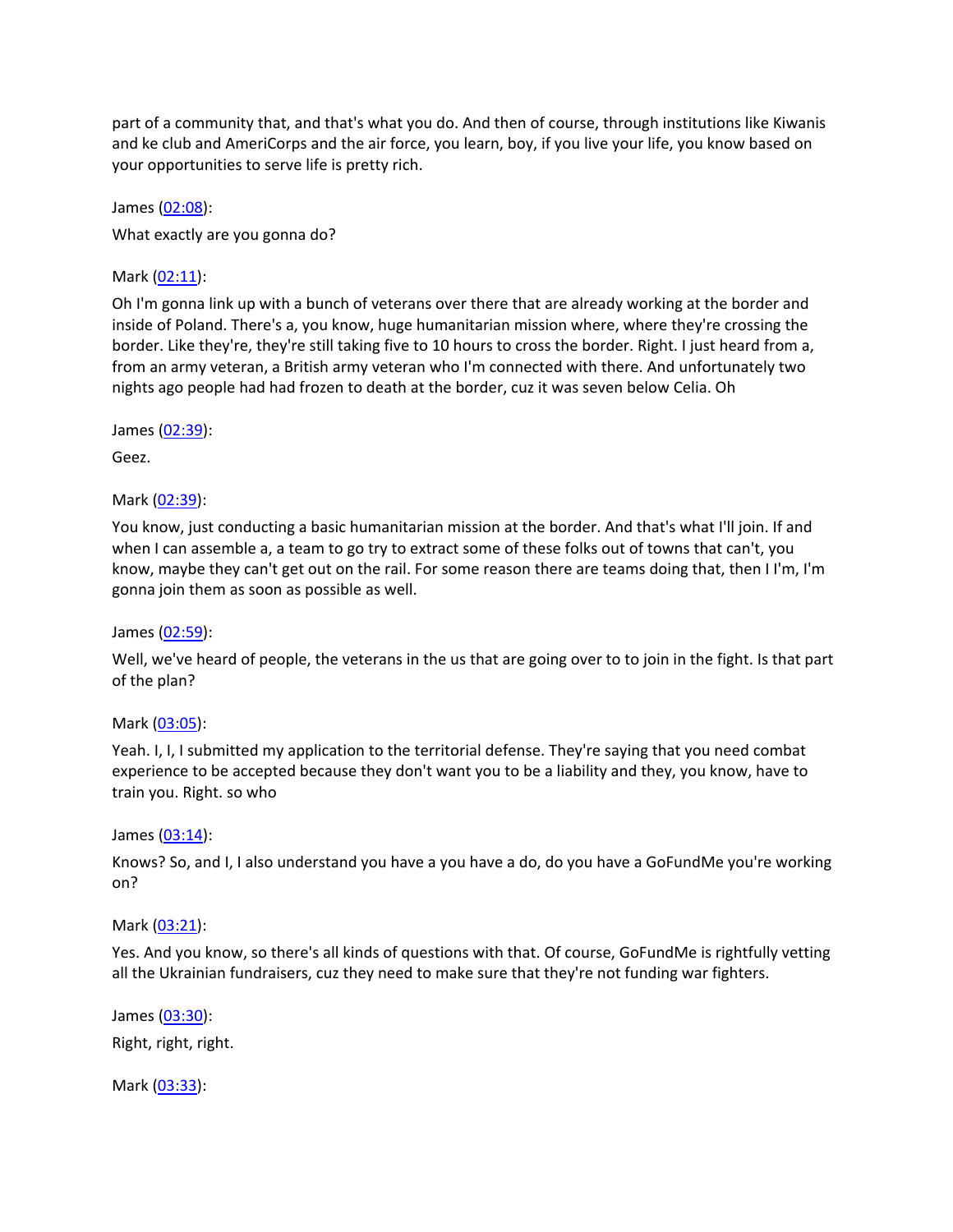And so for now that's, that's paused while it's being reviewed and vetted. And so I have to get them some more information about, you know, just documenting where the money's going and, and how that will flow. Understandable.

James [\(03:44](https://www.temi.com/editor/t/ZRdsRKKclzJkHiMBUUIROUEdYtZnMo7JgOKZt8nDvdzuyjsvtEx3FV_tC0plk_SjkR4BCUvfvVDaj_Ussfasi4RhOXU?loadFrom=DocumentDeeplink&ts=224.26)):

All righty. Absolutely. It is Y 1 0 5 FM's early morning show. My name is James Rey. His name is mark Linquist. So before you go, because we're expecting snow today, I gotta ask you to talk about that, that time he met Jimmy Carter.

Mark [\(03:56\)](https://www.temi.com/editor/t/ZRdsRKKclzJkHiMBUUIROUEdYtZnMo7JgOKZt8nDvdzuyjsvtEx3FV_tC0plk_SjkR4BCUvfvVDaj_Ussfasi4RhOXU?loadFrom=DocumentDeeplink&ts=236.04): Oh no, not Jimmy Carter.

James [\(03:58](https://www.temi.com/editor/t/ZRdsRKKclzJkHiMBUUIROUEdYtZnMo7JgOKZt8nDvdzuyjsvtEx3FV_tC0plk_SjkR4BCUvfvVDaj_Ussfasi4RhOXU?loadFrom=DocumentDeeplink&ts=238.26)): I thought you met Jimmy Carter

Mark [\(03:59\)](https://www.temi.com/editor/t/ZRdsRKKclzJkHiMBUUIROUEdYtZnMo7JgOKZt8nDvdzuyjsvtEx3FV_tC0plk_SjkR4BCUvfvVDaj_Ussfasi4RhOXU?loadFrom=DocumentDeeplink&ts=239.73): And Clinton a couple times in Obama. And so

James [\(04:02](https://www.temi.com/editor/t/ZRdsRKKclzJkHiMBUUIROUEdYtZnMo7JgOKZt8nDvdzuyjsvtEx3FV_tC0plk_SjkR4BCUvfvVDaj_Ussfasi4RhOXU?loadFrom=DocumentDeeplink&ts=242.25)):

You and he Sue and Obama probably sang a little bit of Al green together. Thanks.

Speaker 3 ([04:07](https://www.temi.com/editor/t/ZRdsRKKclzJkHiMBUUIROUEdYtZnMo7JgOKZt8nDvdzuyjsvtEx3FV_tC0plk_SjkR4BCUvfvVDaj_Ussfasi4RhOXU?loadFrom=DocumentDeeplink&ts=247.25)): Stay again.

Mark [\(04:09\)](https://www.temi.com/editor/t/ZRdsRKKclzJkHiMBUUIROUEdYtZnMo7JgOKZt8nDvdzuyjsvtEx3FV_tC0plk_SjkR4BCUvfvVDaj_Ussfasi4RhOXU?loadFrom=DocumentDeeplink&ts=249.01):

We shared, we shared a few stories about Hawaii. It was all good. It was fun times.

James [\(04:13](https://www.temi.com/editor/t/ZRdsRKKclzJkHiMBUUIROUEdYtZnMo7JgOKZt8nDvdzuyjsvtEx3FV_tC0plk_SjkR4BCUvfvVDaj_Ussfasi4RhOXU?loadFrom=DocumentDeeplink&ts=253)): Yeah. Yeah. You in Hawaii sending back beautiful pictures during our storms. That's great.

Mark [\(04:19\)](https://www.temi.com/editor/t/ZRdsRKKclzJkHiMBUUIROUEdYtZnMo7JgOKZt8nDvdzuyjsvtEx3FV_tC0plk_SjkR4BCUvfvVDaj_Ussfasi4RhOXU?loadFrom=DocumentDeeplink&ts=259.05): That was, that was the best my life James.

James [\(04:21](https://www.temi.com/editor/t/ZRdsRKKclzJkHiMBUUIROUEdYtZnMo7JgOKZt8nDvdzuyjsvtEx3FV_tC0plk_SjkR4BCUvfvVDaj_Ussfasi4RhOXU?loadFrom=DocumentDeeplink&ts=261.42)):

Oh, of course it was you're in paradise, not one dice, but you were in a paradise.

Mark [\(04:26\)](https://www.temi.com/editor/t/ZRdsRKKclzJkHiMBUUIROUEdYtZnMo7JgOKZt8nDvdzuyjsvtEx3FV_tC0plk_SjkR4BCUvfvVDaj_Ussfasi4RhOXU?loadFrom=DocumentDeeplink&ts=266):

I would wait till the coldest day in the Midwest. Yep. And then I would go down to Y Kiki and I'd take a selfie.

James [\(04:33](https://www.temi.com/editor/t/ZRdsRKKclzJkHiMBUUIROUEdYtZnMo7JgOKZt8nDvdzuyjsvtEx3FV_tC0plk_SjkR4BCUvfvVDaj_Ussfasi4RhOXU?loadFrom=DocumentDeeplink&ts=273.24)):

It was, it was beautiful. It really was. Mark. Have a fantastic day. I hope your journey goes well and please keep in touch. Okay.